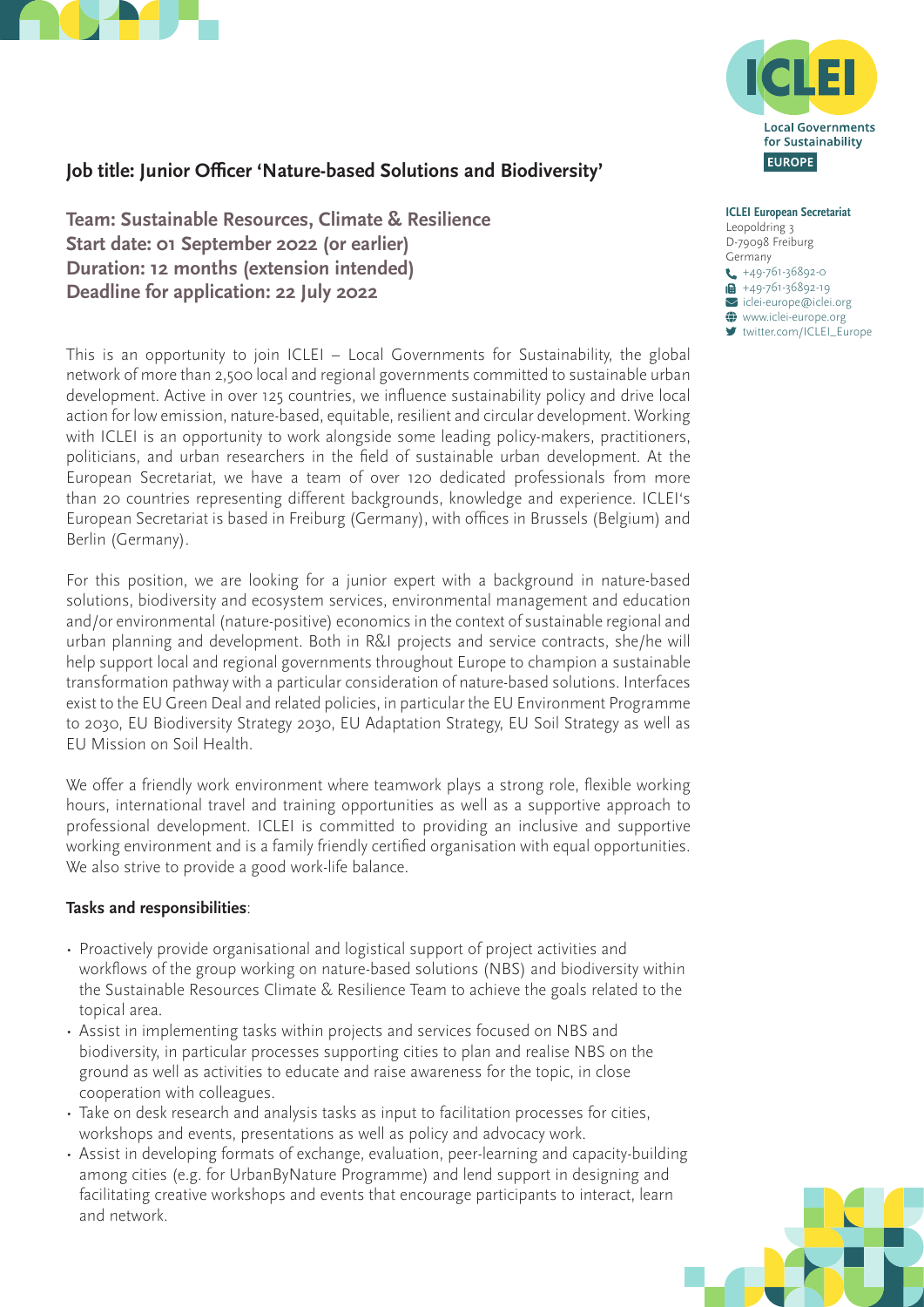



- Help organise and develop programmes of project-related meetings and other events convening stakeholders from a wide range of organisations, mainly local governments.
- Assist in internal and external communication with (project) partners to ensure a smooth workflow on the operational side whilst promoting and demonstrating the value of NBS and its dimensions (e.g. shift towards a nature-positive economy via NBS, education around NBS) on the strategic side.
- Assist in the acquisition of future projects and writing of project proposals (mainly within the Horizon Europe Work Programme).

# **Skills and qualifications**:

- Education: Academic degree related to NBS and biodiversity, (nature-positive) economics, education for sustainable development and/or urban and regional sustainability management and planning.
- Professional experience mandatory:
	- Advanced understanding of and practical experience in this topical area as well as relevant tools/ methodologies and opportunities/ challenges;
	- At least one year of work experience in NBS, biodiversity, ecological/environmental management and/or education related to NBS, environmental (nature-positive) economics, climate change adaptation, climate change mitigation or sustainable (urban) development;
	- Experience in project management, organisation and logistical support, communication, and teamwork.
- Professional experience desired:
	- Experience in working in or with local governments, especially in urban development and planning;
	- Experience in developing and implementing training and capacity development activities (particularly for and with local governments);
	- Experience with Horizon 2020 or Horizon Europe projects, processes and reporting
	- Experience related to the use of EU funding instruments (Horizon Europe, structural Funds, NCFF, etc.) and means of financing NBS and biodiversity action on the ground;
	- Experiences in advocacy and policy processes, if possible in European or international contexts.
- Languages: Excellent command of English (orally, read and in writing) plus at least one further European language (orally, read and in writing).
- Personality: Dynamic, solutions-focused and entrepreneurial approach to work including creativity and interest in project and service development. Motivated team player and analytical thinker with pro-active working style, precision and ability to be self-organised, prioritise multiple tasks, update on work progress independently and produce high quality work under time pressure within an international team and dynamic working environment.
- Communication: Excellent communication and interpersonal skills (orally and in writing). Confidence in communicating with partners from different backgrounds, languages and cultures. First experience in facilitating (online) meetings. Ability to build and maintain good relationships with individuals from external organisations and partners.
- Computing: Confident user of online meeting software and tools, all Microsoft Office applications, e-mail, www research. Experience with Adobe InDesign, Illustrator or other graphic design software, if possible.